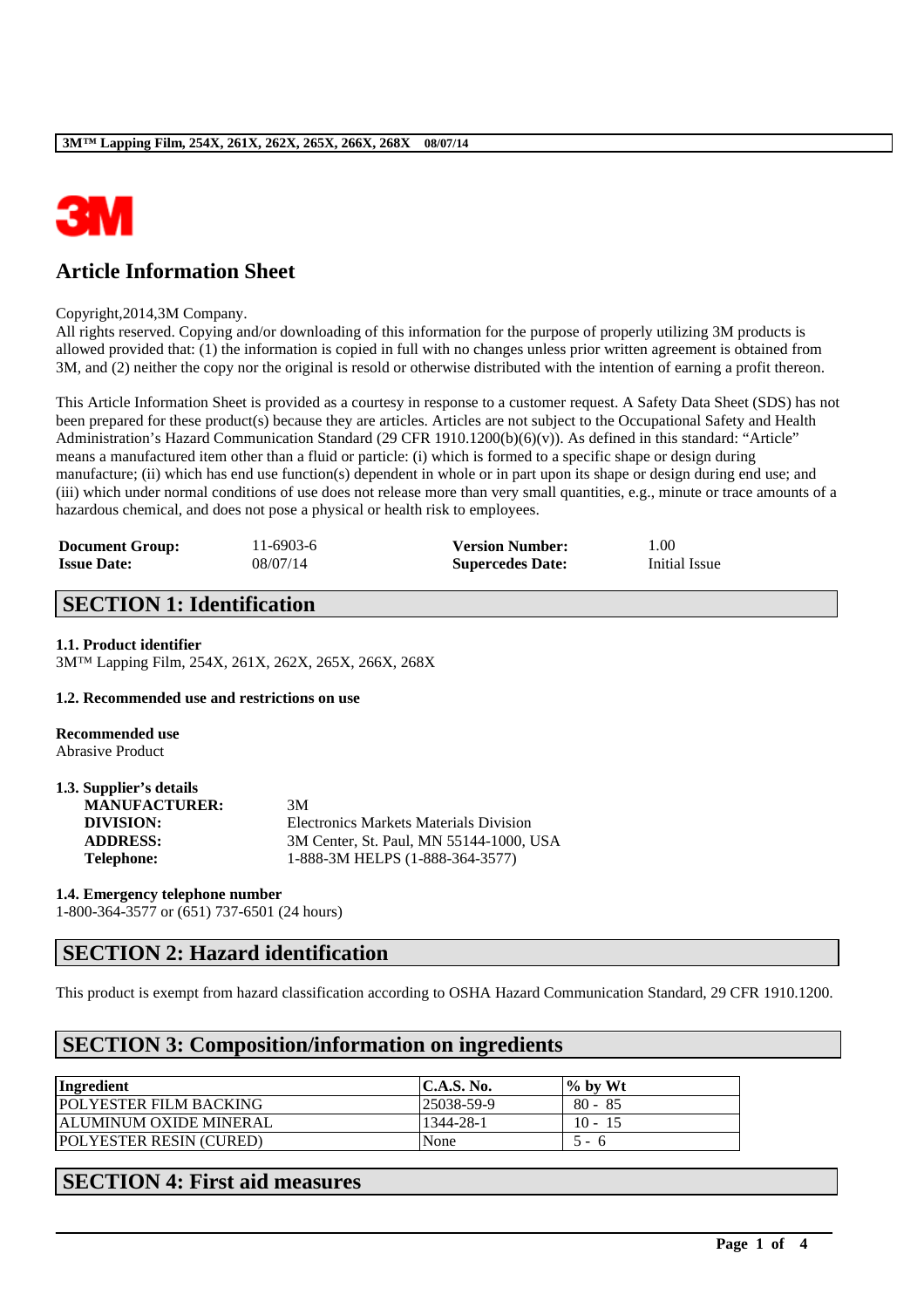### **4.1. Description of first aid measures**

### **Inhalation:**  No need for first aid is anticipated.

**Skin Contact:**  No need for first aid is anticipated.

**Eye Contact:**  No need for first aid is anticipated.

**If Swallowed:**  No need for first aid is anticipated.

## **SECTION 5: Fire-fighting measures**

In case of fire: Use a fire fighting agent suitable for ordinary combustible material such as water or foam.

### **SECTION 6: Accidental release measures**

**6.1. Personal precautions, protective equipment and emergency procedures** Not applicable.

#### **6.2. Environmental precautions**

Not applicable.

**6.3. Methods and material for containment and cleaning up**

Not applicable.

## **SECTION 7: Handling and storage**

### **7.1. Precautions for safe handling**

This product is considered to be an article which does not release or otherwise result in exposure to a hazardous chemical under normal use conditions.

### **7.2. Conditions for safe storage including any incompatibilities**

No special storage requirements.

## **SECTION 8: Exposure controls/personal protection**

This product is considered to be an article which does not release or otherwise result in exposure to a hazardous chemical under normal use conditions. No engineering controls or personal protective equipment (PPE) are necessary.

\_\_\_\_\_\_\_\_\_\_\_\_\_\_\_\_\_\_\_\_\_\_\_\_\_\_\_\_\_\_\_\_\_\_\_\_\_\_\_\_\_\_\_\_\_\_\_\_\_\_\_\_\_\_\_\_\_\_\_\_\_\_\_\_\_\_\_\_\_\_\_\_\_\_\_\_\_\_\_\_\_\_\_\_\_\_\_\_\_\_

## **SECTION 9: Physical and chemical properties**

### **9.1. Information on basic physical and chemical properties**

| <b>General Physical Form:</b> | Solid                          |
|-------------------------------|--------------------------------|
| Odor, Color, Grade:           | Color varies by grade, no odor |
| Odor threshold                | Not Applicable                 |
| рH                            | Not Applicable                 |
| <b>Melting point</b>          | Not Applicable                 |
| <b>Boiling Point</b>          | Not Applicable                 |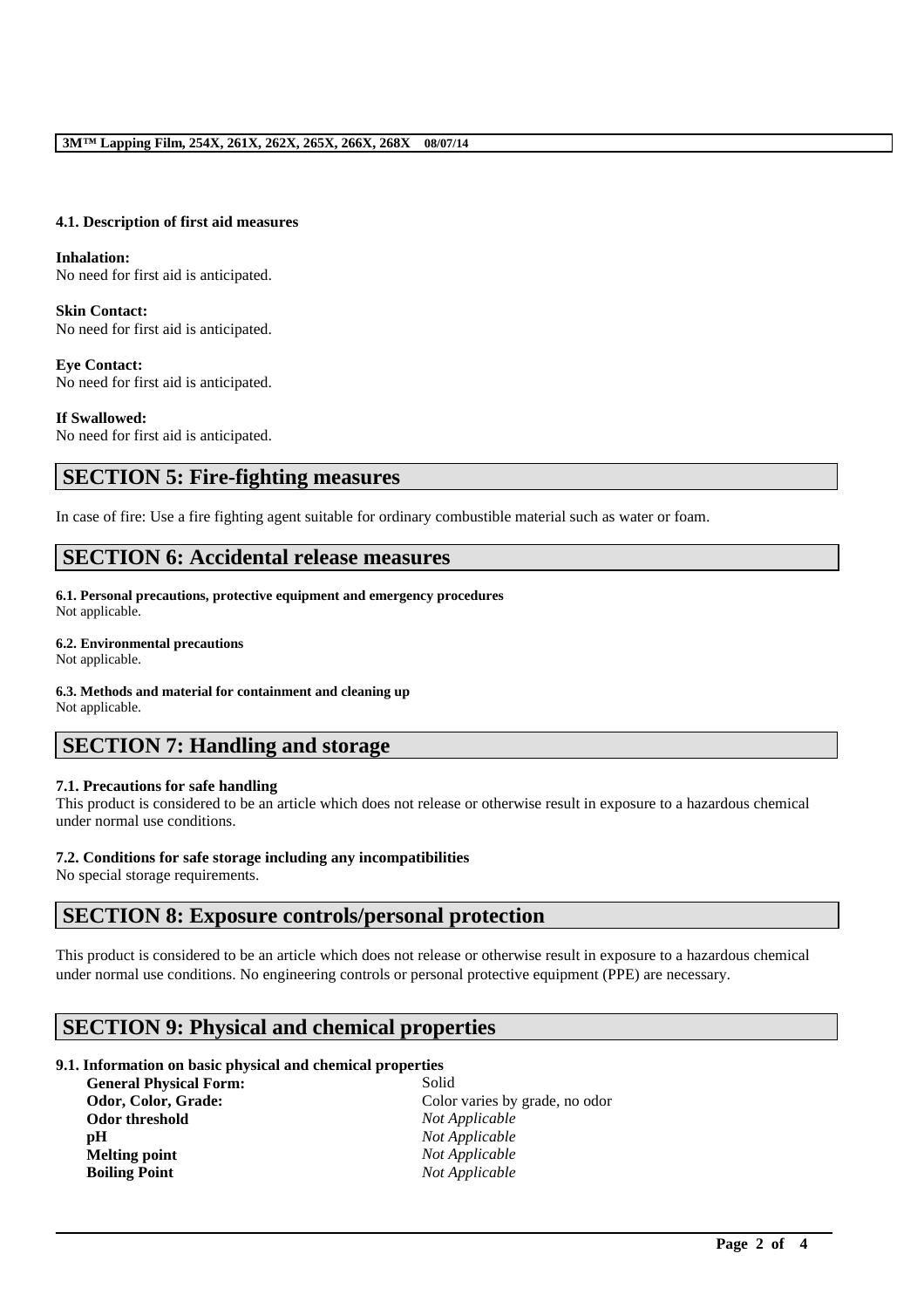| <b>Flash Point</b>                     | Not Applicable    |  |
|----------------------------------------|-------------------|--|
| Flammability (solid, gas)              | Not Classified    |  |
| <b>Flammable Limits(LEL)</b>           | Not Applicable    |  |
| <b>Flammable Limits(UEL)</b>           | Not Applicable    |  |
| <b>Vapor Pressure</b>                  | Not Applicable    |  |
| <b>Vapor Density</b>                   | Not Applicable    |  |
| <b>Specific Gravity</b>                | No Data Available |  |
| <b>Solubility In Water</b>             | Not Applicable    |  |
| Solubility- non-water                  | Not Applicable    |  |
| Partition coefficient: n-octanol/water | Not Applicable    |  |
| <b>Autoignition temperature</b>        | Not Applicable    |  |
| <b>Decomposition temperature</b>       | Not Applicable    |  |
| Percent volatile                       | Not Applicable    |  |
|                                        |                   |  |

### **SECTION 10: Stability and reactivity**

This material is considered to be non reactive under normal use conditions.

# **SECTION 11: Toxicological information**

**Inhalation:** No health effects are expected

**Skin Contact:** No health effects are expected

**Eye Contact:** No health effects are expected

**Ingestion:** No health effects are expected

### **Additional Information:**

This product, when used under reasonable conditions and in accordance with the directions for use, should not present a health hazard. However, use or processing of the product in a manner not in accordance with the product's directions for use may affect the performance of the product and may present potential health and safety hazards.

## **SECTION 12: Ecological information**

This article is expected to present a low environmental risk either because use and disposal are unlikely to result in a significant release of components to the environment or because those components that may be released are expected to have insignificant environmental impact.

## **SECTION 13: Disposal considerations**

Dispose of contents/container in accordance with the local/regional/national/international regulations.

## **SECTION 14: Transport Information**

For Transport Information, please visit **http://3M.com/Transportinfo** or call 1-800-364-3577 or 651-737-6501.

\_\_\_\_\_\_\_\_\_\_\_\_\_\_\_\_\_\_\_\_\_\_\_\_\_\_\_\_\_\_\_\_\_\_\_\_\_\_\_\_\_\_\_\_\_\_\_\_\_\_\_\_\_\_\_\_\_\_\_\_\_\_\_\_\_\_\_\_\_\_\_\_\_\_\_\_\_\_\_\_\_\_\_\_\_\_\_\_\_\_